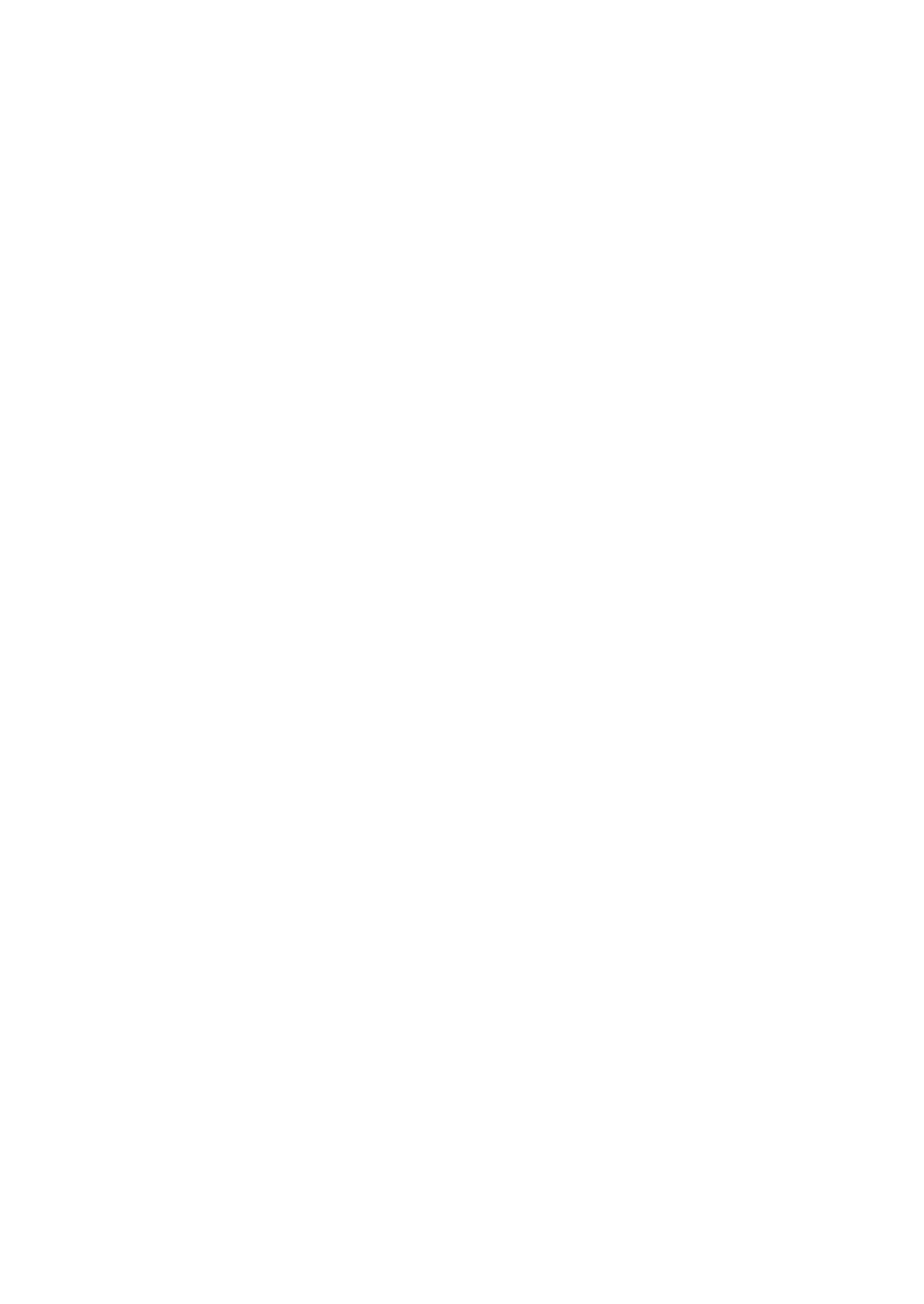# **Contents**

| <b>Key Recommendations</b>                             | 4                 |
|--------------------------------------------------------|-------------------|
| Introduction                                           | 5                 |
| Scope of Recommendations                               | 6                 |
| Recommendations                                        | 5                 |
| Conclusion                                             | 12                |
| Appendix: Glossary of Terms and Background Information | 13                |
| <b>Contact/Further Queries</b>                         | Inside Back Cover |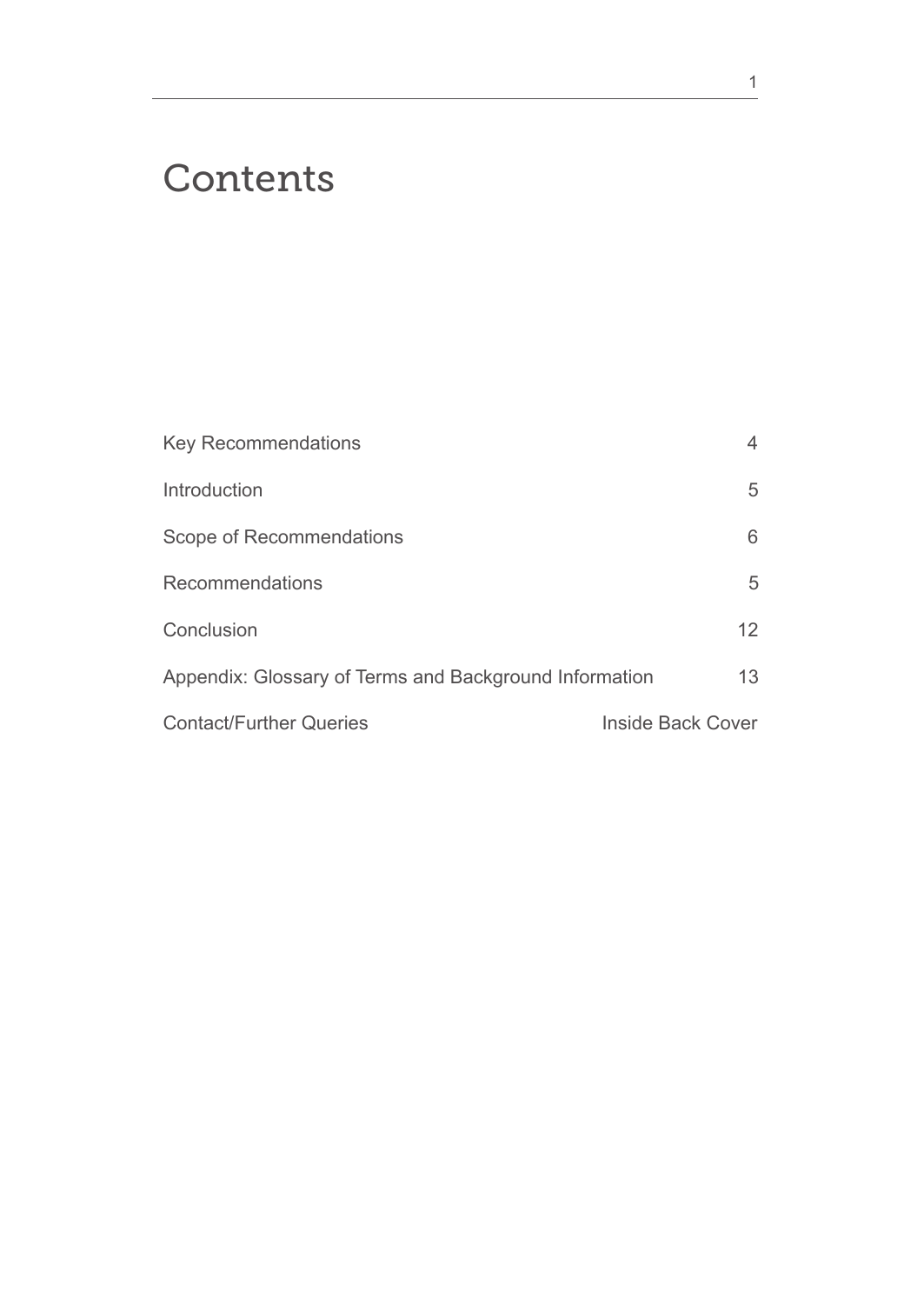# About iTCU



The International Trade and Competition Unit (iTCU) at the IEA is dedicated to promoting open trade, competitive markets and property rights, which are the fundamental building blocks of wealth creation and growth.

iTCU works on initiatives around the world which will improve these building blocks in all nations.

We engage at four different levels. First, what countries can do unilaterally to improve their own trade and regulatory systems to promote competition, and remove trade barriers. Second, how bilateral trade agreements can achieve these results. Third, we examine what regional and platform agreements can do to promote trade and competitive regulatory frameworks. And finally, how the global trading system can deliver these goals.

While some of our work is theoretical, such as our work to measure anti-competitive market distortions, iTCU is also acting as a resource on all aspects of the UK leaving the EU and developing an independent trade policy.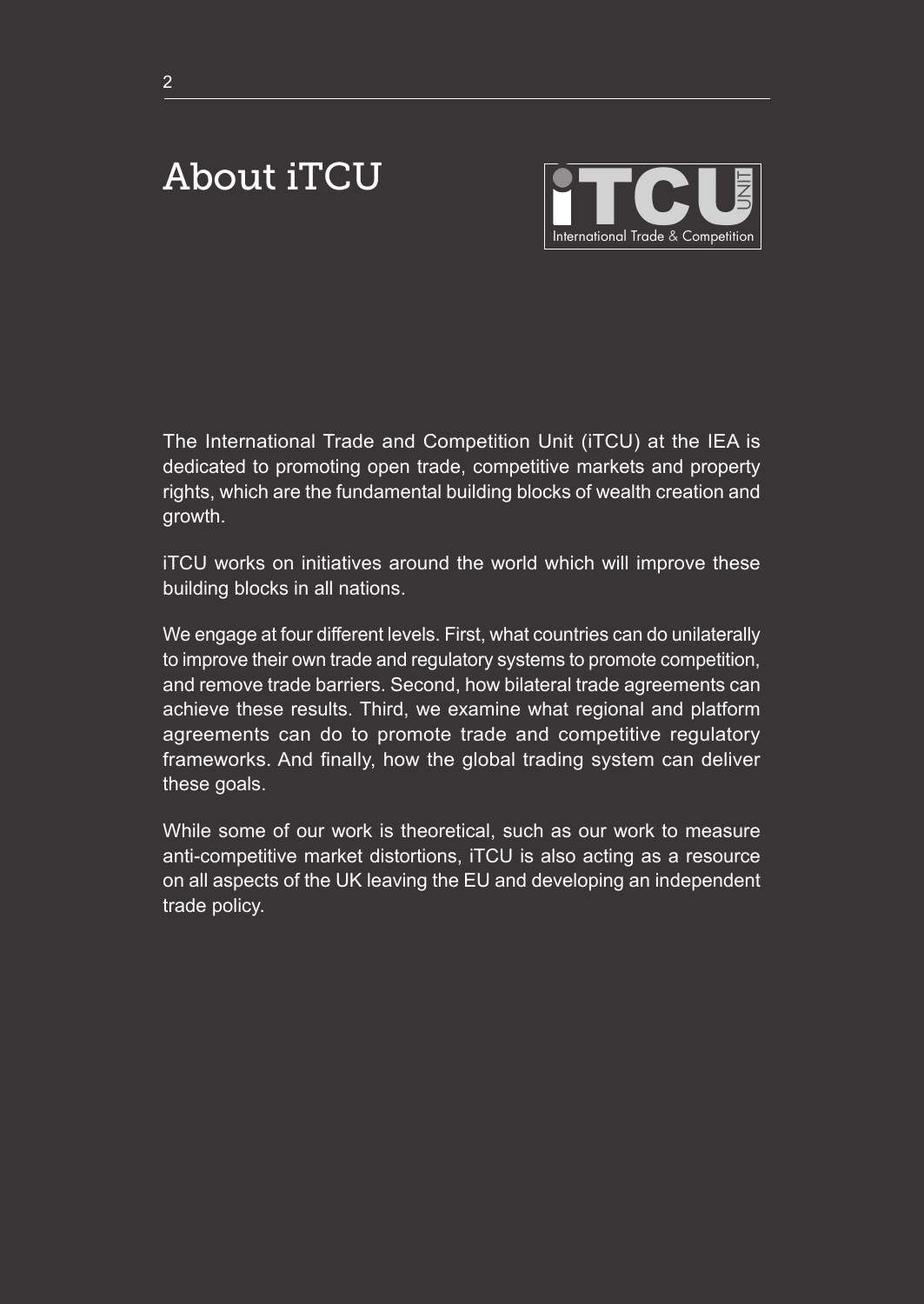# About ACITA



The Automated Customs and International Trade Association Ltd, ACITA, is a trade association formed in the early 1990's and is incorporated as a private company limited by guarantee. It is a self-help and non profitmaking group.

Members of the Association include importers and exporters from most business sectors, including large multi-national companies, small and medium-sized enterprises (SME's), sole traders, specialist consultants, freight forwarders, software houses and other service providers.

ACITA holds regular bilateral meetings with HM Revenue & Customs Directorate as well as being represented on many multilateral consultative committees.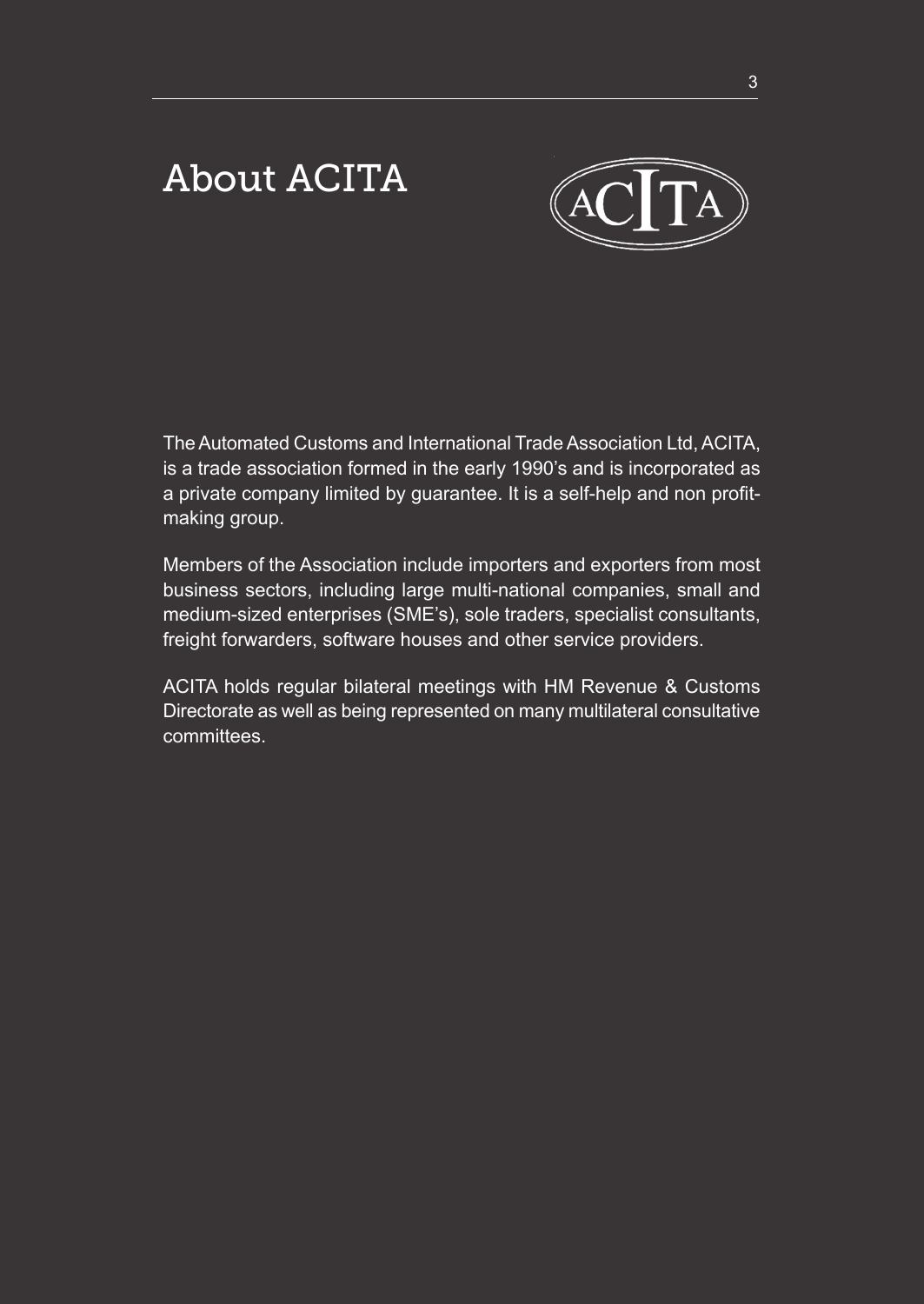# Key Recommendations

- Implement self-assessment for customs declarations, to reduce the burden of additional returns on HMRC system and resources.
- Train and support businesses to be able to achieve authorisations for full extent of available facilitations/simplification.
- Use private sector to carry out training and audits to alleviate resourcing pressures on HMRC.
- Relax or repeal requirements for comprehensive customs guarantees, to alleviate burden on businesses.
- Extend postponed accounting for all imports, to negate cash flow impact from ending acquisition VAT and boost competitiveness of supply chains importing from rest of world.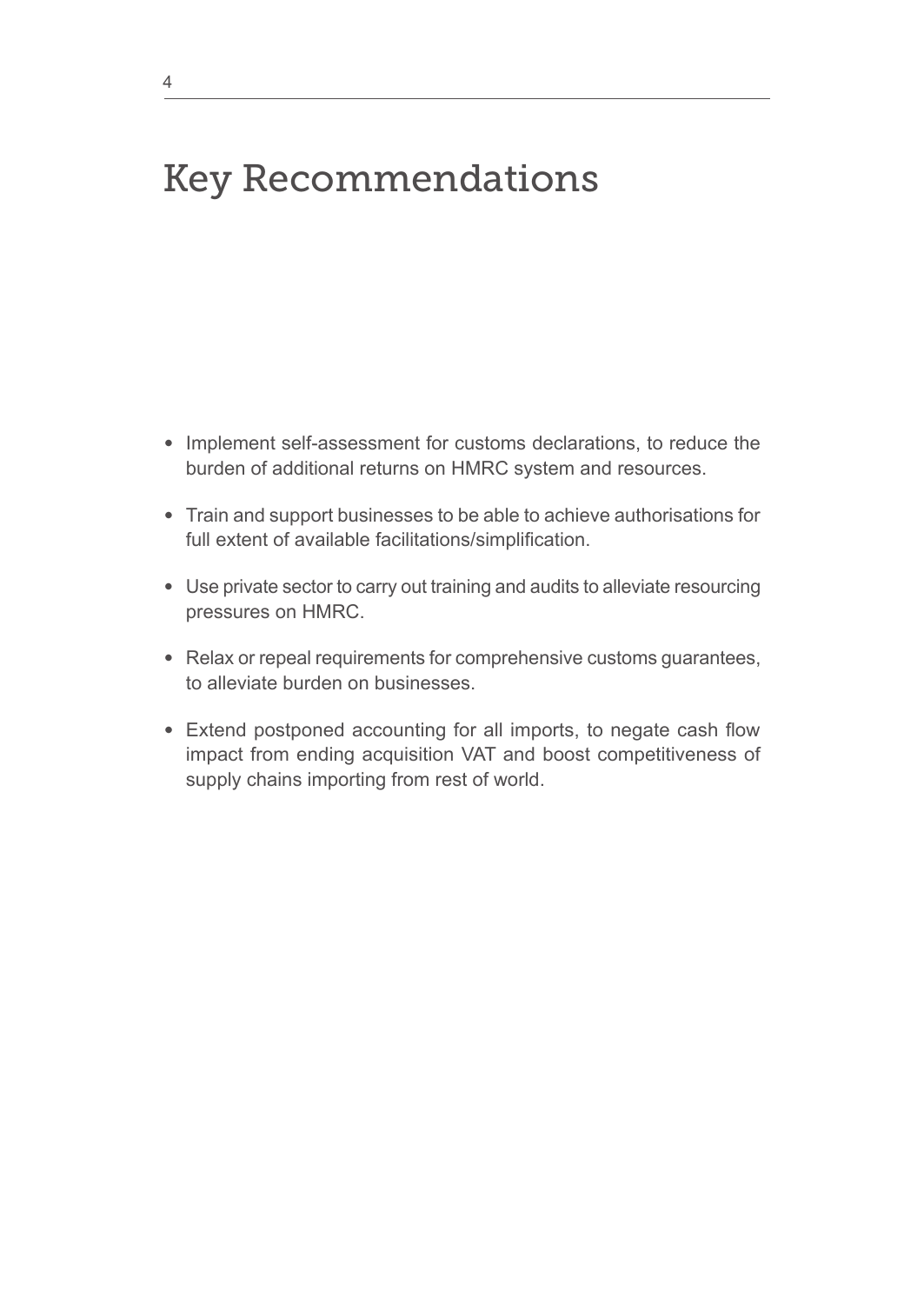# Introduction

The debate surrounding the United Kingdom leaving the European Union has focussed on negotiations between the parties. But there are many important actions that the UK government can take in preparation for leaving the EU customs union and pursuing an independent trade policy. These include looking at reducing tariffs, reforming agriculture and fisheries policy and exploring regulatory improvements.

The Chancellor made £3 billion available to departments for Brexit preparations in the November 2017 Budget. The Taxation (Cross-border Trade) Bill ("TCT Bill"), which will provide a legislative framework for the UK's independent trade and customs arrangements, is progressing through Parliament.

The IEA International Trade and Competition Unit and customs and trade experts at ACITA have formulated recommendations focussed on customs processes for HMRC and the Department for Exiting the European Union, as they prepare for the United Kingdom leaving the EU. The actions highlighted below should be priorities for the spending and powers under the TCT Bill.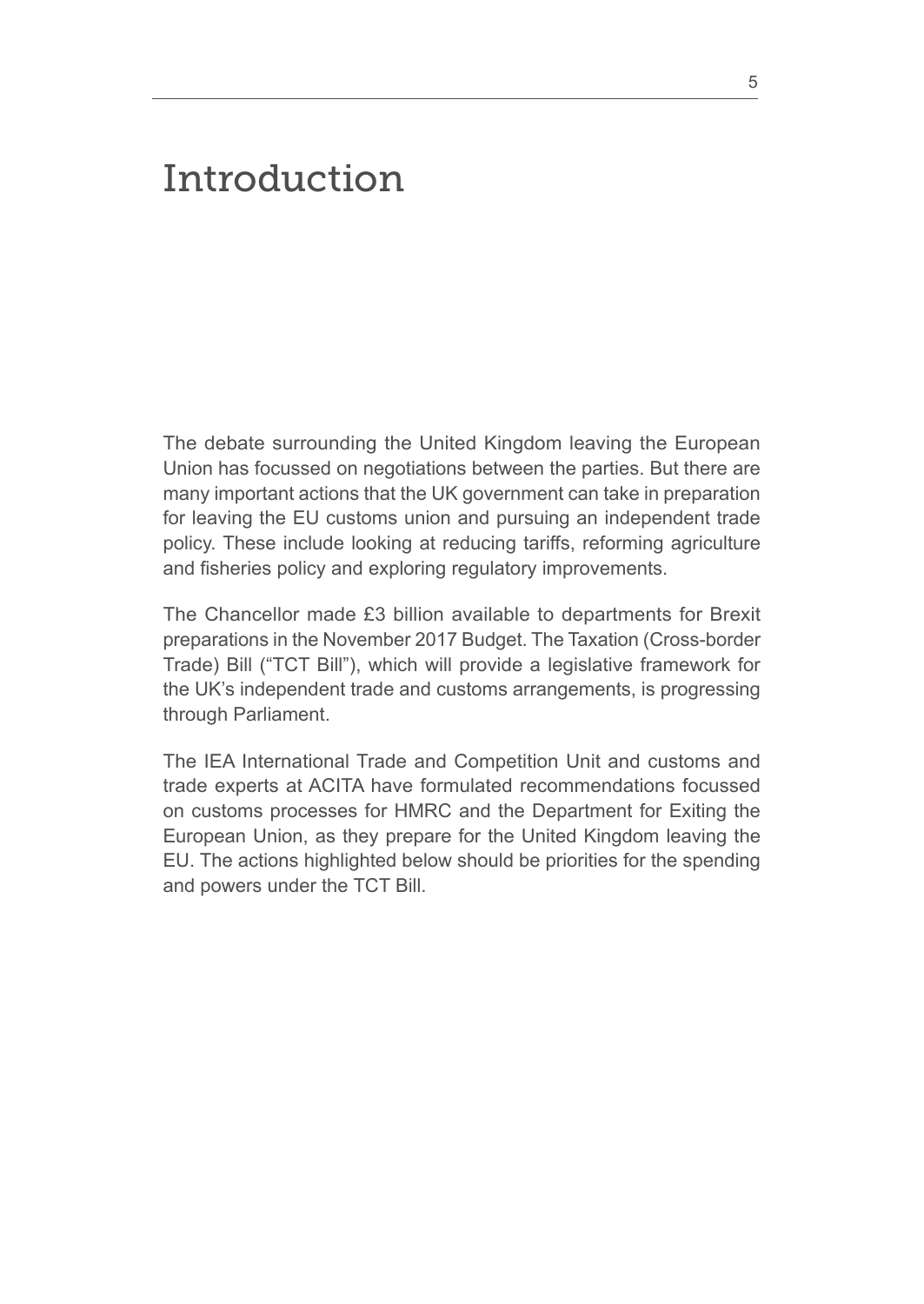# Scope of recommendations

## **Customs-related**

The recommendations are aimed at customs matters controlled by HMRC. We have not included other border activities in connection with regulations and standards.

#### **Unilateral**

The focus at this stage is on measures that are unilaterally available to UK government, whilst being mindful of frameworks that will need to be respected for international cooperation with the EU and others. Nonetheless, the items listed are intended to be applicable to the generality of trade between the UK and the EU.

These recommendations deliberately do not include matters for specific negotiation with the EU, such as transitional arrangements and cooperation with other authorities. Recommendations for bilateral arrangements with the EU and partner authorities in key member states (such as Ireland, France, Netherlands, Belgium and Germany) will follow in a later briefing.

#### **Not negotiation-dependent**

The recommendations are supportive of the trade objectives outlined in the Building our Industrial Strategy Green Paper published in January 2017, and of general benefit to UK trade, irrespective of outcome of negotiations with EU.

They will constitute planning for a full spectrum of scenarios that could be in play by March 2019—from no deal at all, to a full free trade and customs agreement, by way of interim measures and incremental mutual recognition agreements. They will also be useful facilitations applicable to trade whatever is or is not agreed with the EU.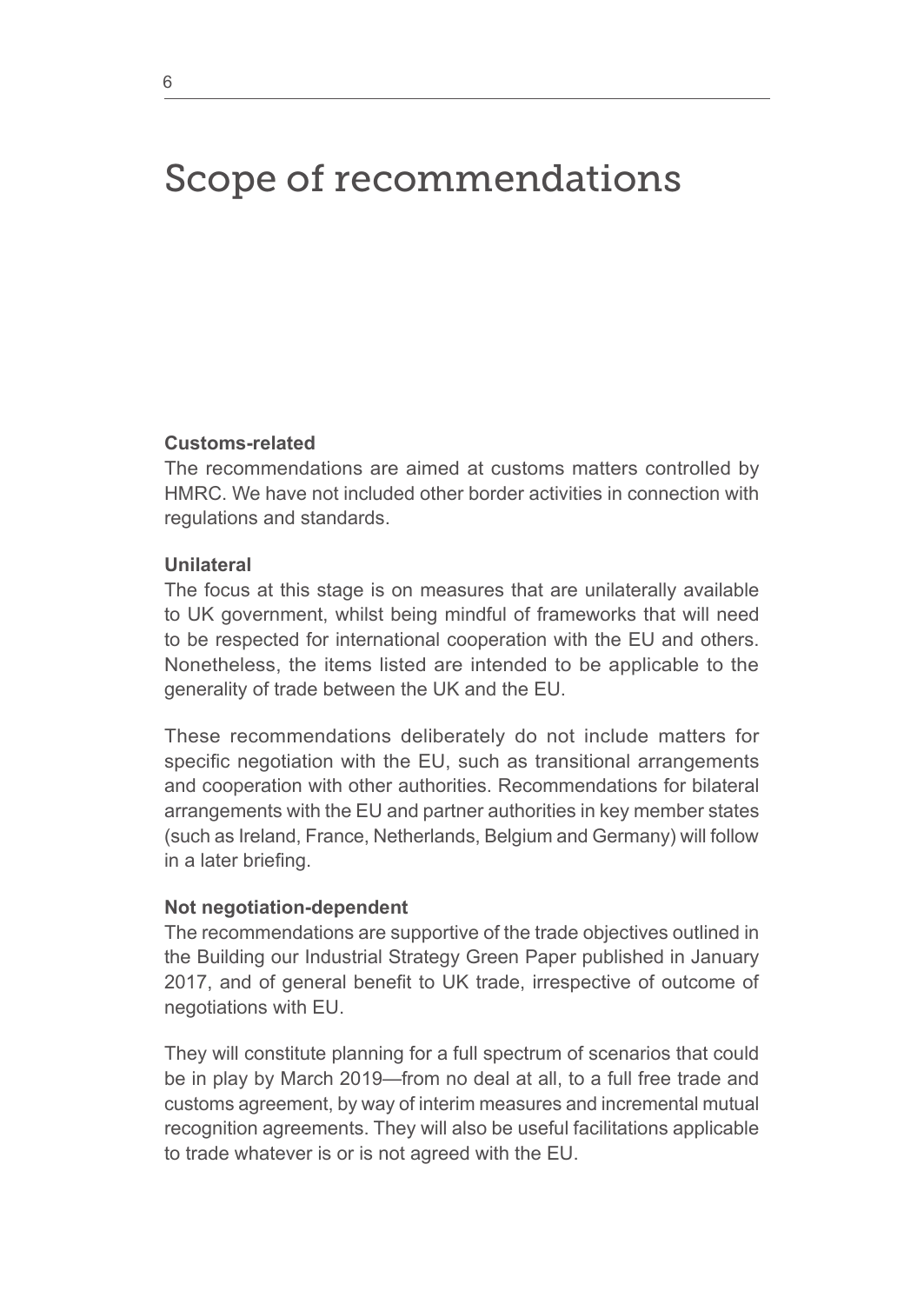# Recommendations

The recommendations are divided into two broad categories: A) Immediate actions, i.e. those that can be commenced and implemented in a short timeframe before the date of withdrawal from the EU; and B) Longerterm deliverables, i.e. those that should be commenced, but due to legal and operational constraints will be unlikely to be implemented by the withdrawal date.

Where relevant we have highlighted relevant UK legislation, or draft legislation, that can be used to deliver the recommendation. We have provided a glossary explaining the technical terms and acronyms in the Appendix.

# **A. IMMEDIATE ACTIONS**

## **1. Transparency and communication**

New entrants and smaller businesses can be deterred from international trade by perceived bureaucracy; established traders face uncertainty as to the steps being taken by HMRC to deal with new customs borders with the EU. Improving communications, and providing information and training will allow traders to invest with certainty in their own readiness activities. Government should therefore:

a. Establish communications channels with businesses to update and support them on changes to systems and processes and consult with them and receive input. Consider using existing Business Tax Account system for large-scale communications with small and medium sized businesses.

b. Publicise actions that are being taken to support preparedness, to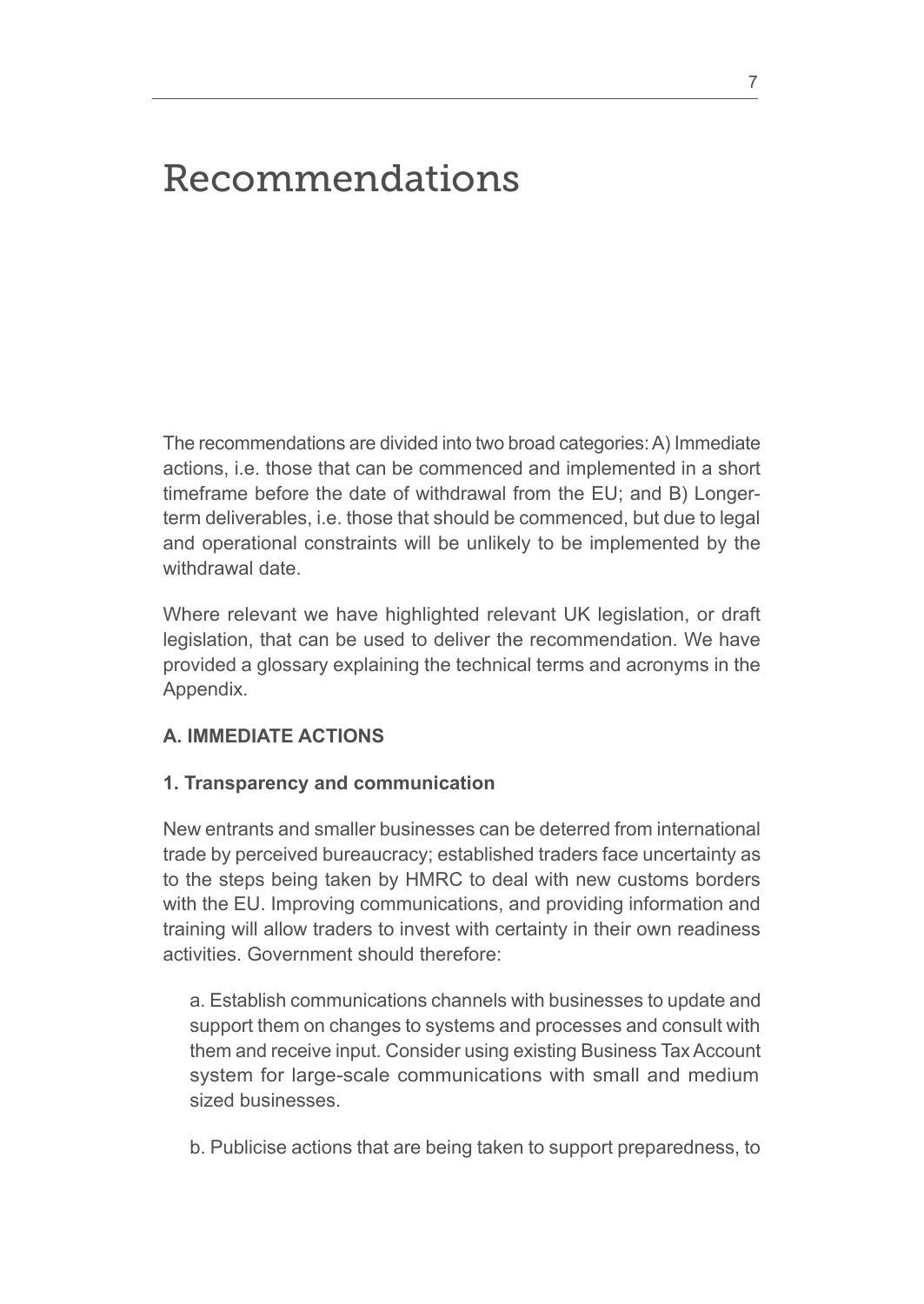supplant/re-direct alarmist media commentary currently filling information vacuum.

c. Promote uptake of CFSP, such that use of the expedited procedures under it become standard for all businesses. This could include:

 educating businesses on the benefits of periodic reporting, increased management of compliance and building relationships with local control officers;

 working with customs brokers and users to expand the offering of brokerage services to ensure competitive, cost effective solutions are available.

*Relevant legislation: Schedules 1 and 2 TCT Bill and regulations/notices under them*

# **2. Build resource within HMRC**

Many businesses' international trade experience is within the EU customs union only. Businesses already engaged in trade outside the EU customs union report delays in processing applications for important facilitations and responses to technical enquiries. To prepare for exit from the EU customs union, and in anticipation of efficient, less distorted global trade flows both types of business will need extensive support that HMRC may not be best placed to provide in-house. To address this HMRC should:

a. Focus on providing IT support skills training for businesses who will be involved in customs compliance for the first time.

b. Consider engaging external professional services firms to carry out audits and training.

# **3. Self-Assessment**

Re-establishing customs borders with EU member states and liberalising trade with global partners will lead to a huge increase in the number of customs declarations to HMRC systems. Empowering traders to take control of their compliance will reduce the number of declarations to HMRC systems. This will lower the risk of instability and outages in the system and reduce compliance burdens for businesses. HMRC should therefore: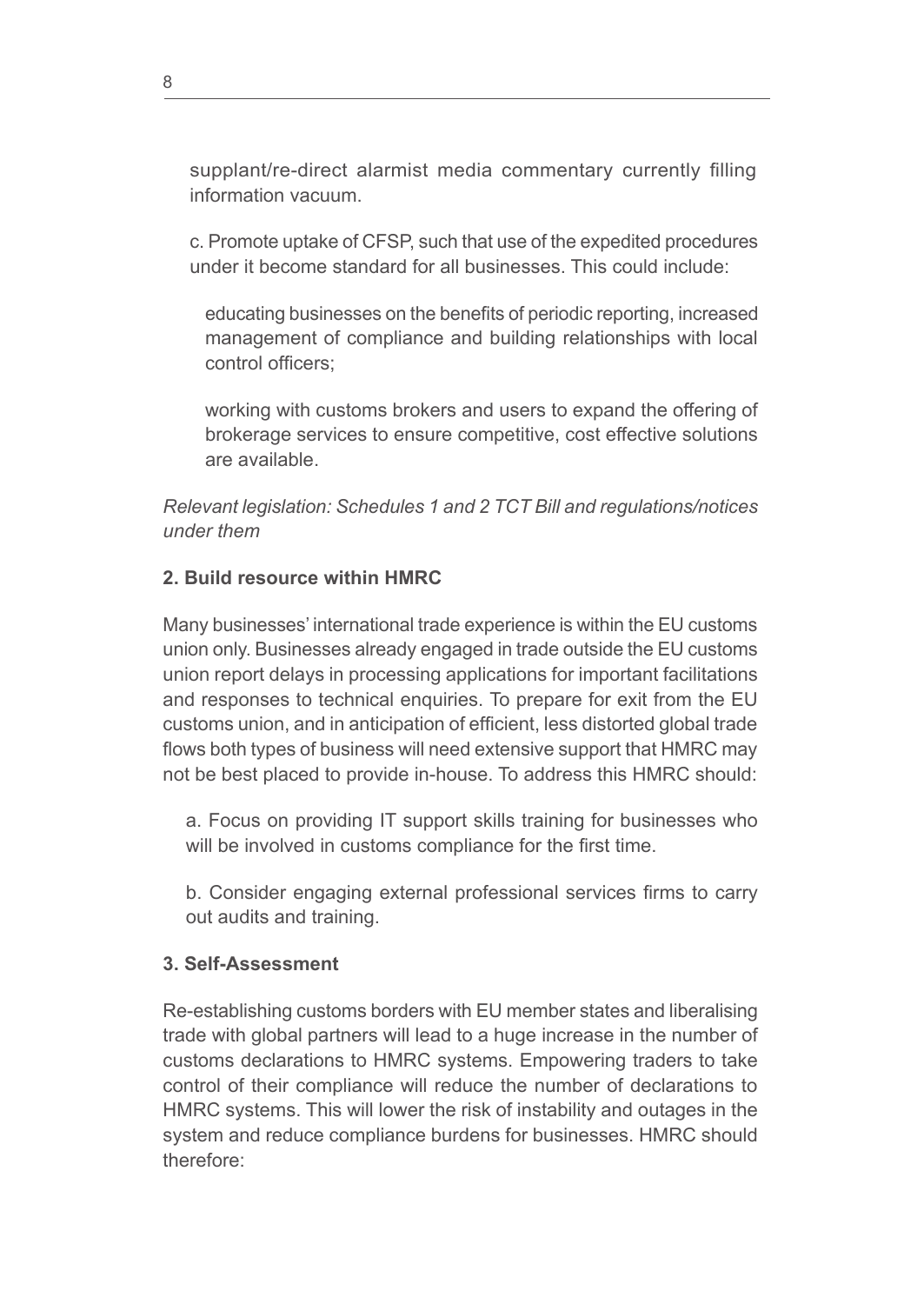a. Roll out self-assessment in full production using current CFSP systems as basis.

b. Encourage as many businesses as possible to move to submission of declarations by self-assessment to free up capacity in the CDS IT system and HMRC resources to support compliance for smaller businesses who are less familiar with customs operations.

*Relevant legislation: Schedule 1 TCT Bill and regulations/notices under it* 

# **4. Authorised Economic Operator**

The UK currently has a low uptake of this important trusted trader scheme, which can materially reduce border frictions. Wider use of this programme will give confidence to businesses of all sizes to continue low friction trade with the EU and engage fully with opportunities of a new global trade policy. HMRC should therefore:

a. Improve facilitation of Authorised Economic Operator (AEO) accreditation, including by recognising externally provided training towards capability assessment and prioritising operators who already hold Customs Freight Simplified Procedures (CFSP) accreditation.

b. Automatically continue AEO accreditation for operators who are already AEOs under the EU's scheme.

c. Address accreditation issues of businesses who trade in UK and EU only, and therefore have no record of compliance. In particular, we would urge Government to ensure that the criteria and conditions to be applied should take account of the difficulties of businesses that presently trade only with the EU in demonstrating a record of compliance to date.

d. Provide a clear vision as to what benefits AEO will offer, and what it will expect of traders in return for these benefits.

*Relevant legislation: Regulations to be made under clause 22 of the TCT Bill* 

# **5. Ports and airports**

An increase in the activities at ports and airports, as more goods are subject to customs controls, will require space and resource. Investment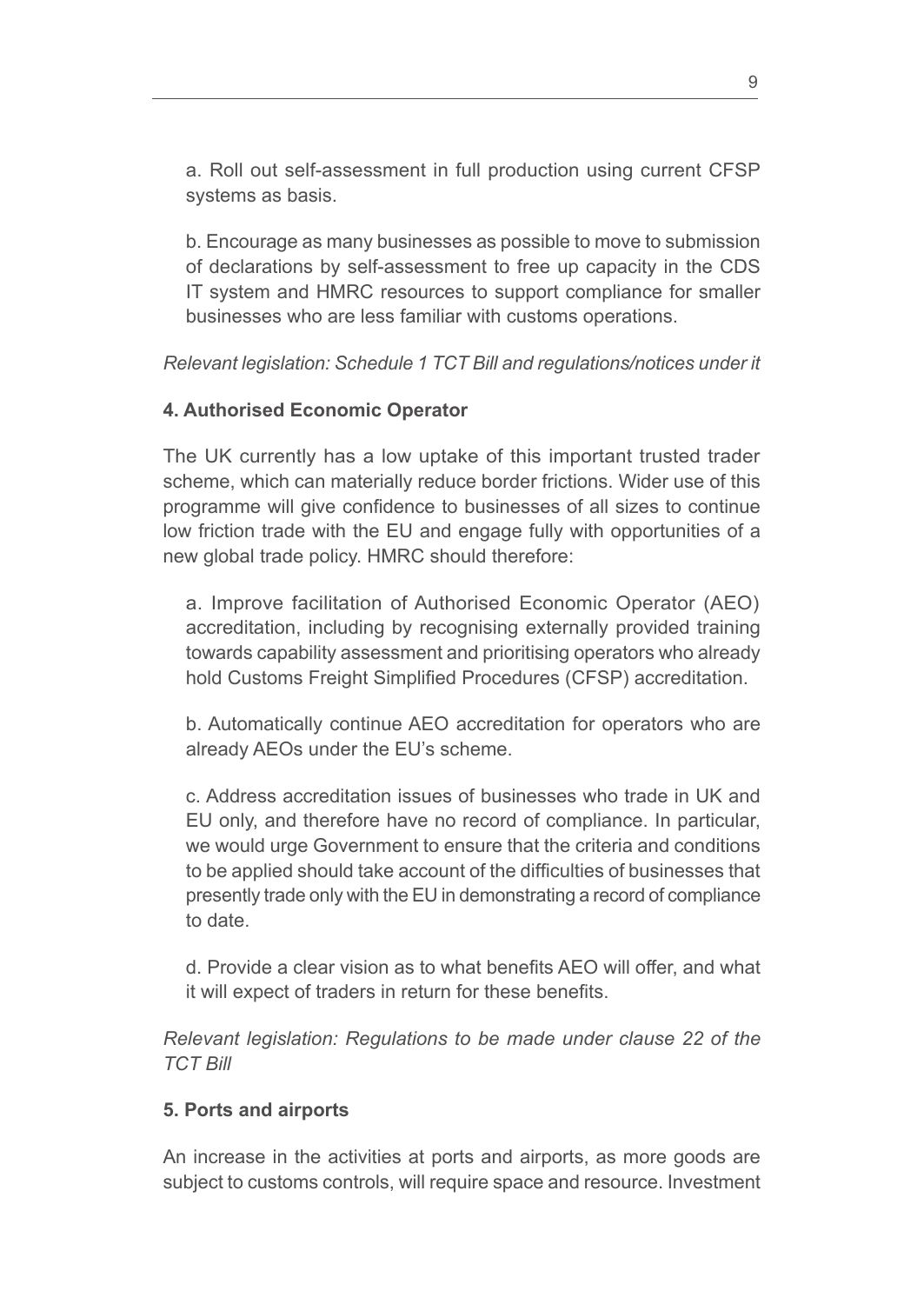in infrastructure at the border and deployment of agile resources at inland locations and remotely will both be required. The latter is essential for the above recommendations on CFSP and self-assessment, and is consistent with the direction of travel of best practice in customs operation. To address this Government should:

a. Ensure ports and airports have physical infrastructure and systems to handle reintroduction/ expansion of customs controls and other border operations.

b. Enable maximum physical inspections to be carried out away from the border at business / trader's premises.

*Relevant legislation: clauses 46 and 47 Finance (No. 2) Bill* 

# **6. Customs Procedures**

There will be a huge increase in the number of imports and exports subject to customs procedures, as a result both of leaving the EU customs union and of expected future trade policy. If systems are not improved and streamlined, trade costs and complexity will be a barrier for entry for smaller businesses, and a drag on competitiveness of larger operators. Improving the operation of customs procedures that are already available is a low risk approach to maintaining existing trade flows and facilitating new and increased global trade. HMRC should therefore:

a. Streamline processes to enable greater use of CFSP, through the application and approval process, and by publicising the technology requirements, for example by publishing a list of preferred suppliers of the software that supports the operation.

b. Improve uptake of existing customs procedures, such as inward and outward processing relief, by publicising and educating businesses to apply for them, and improving HMRC support in authorisation process.

c. Introduce new entry-level procedures like Inward Storage Relief to mitigate disruption to distribution networks and enable new customs operators to establish a record of compliance and familiarity with customs procedures.

d. Create a policy framework that strikes the correct balance between the need to facilitate trade against the need to protect from non-compliance.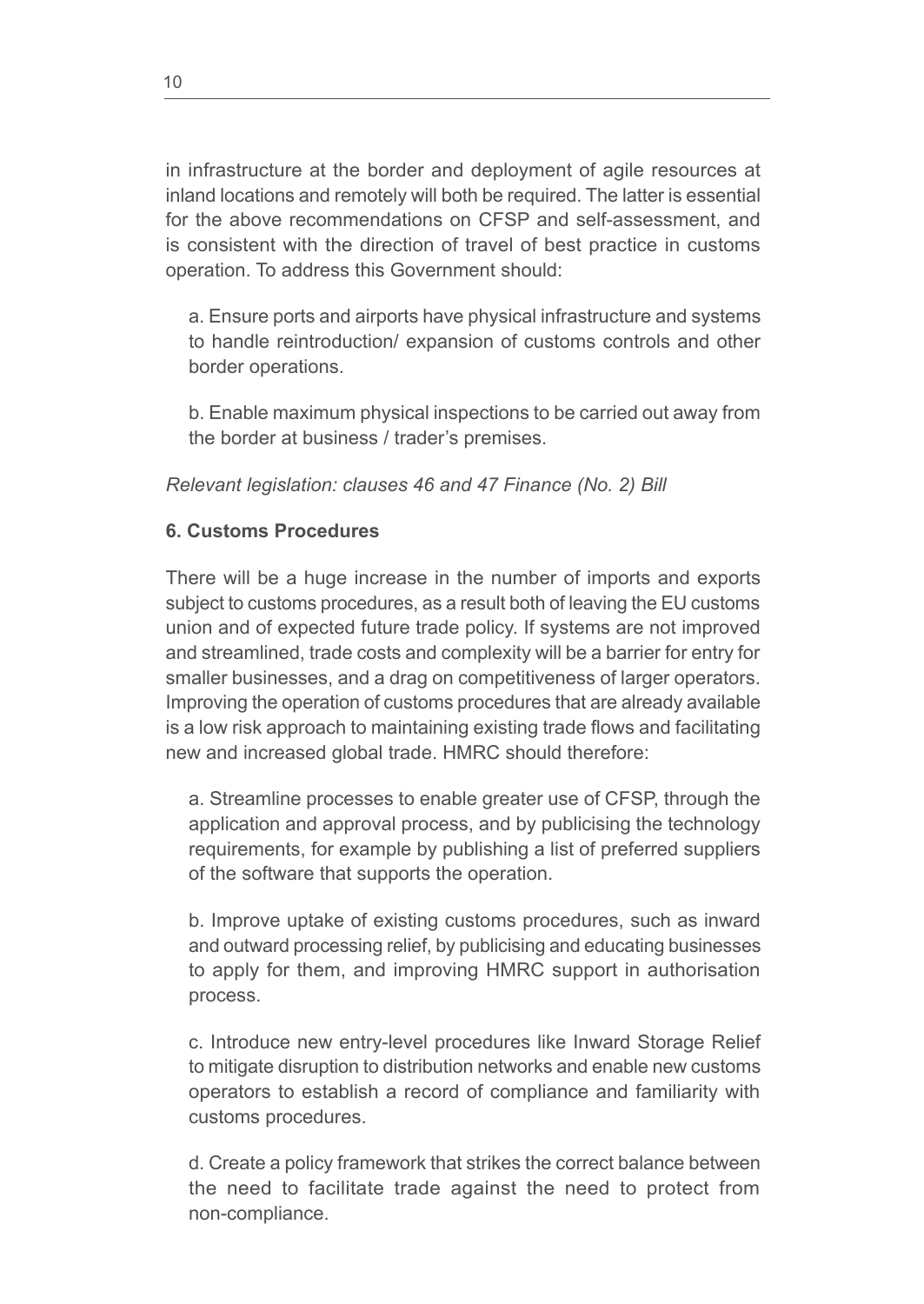*Relevant legislation: Schedule 2 TCT Bill and regulations/notices under it* 

# **7. VAT**

The abolition of acquisition VAT for imports of goods from the EU means that, as with imports from the rest of the world, VAT will be due at the point of import, which entails material cash flow disadvantage for many importers. Extending the treatment currently enjoyed by EU imports to non-EU imports will address the distortions in the VAT regime that currently disadvantage businesses that trade globally and give traders a cash flow boost. Government should therefore:

Reintroduce postponed accounting for VAT to all imports to negate cash flow disadvantage from abolition of acquisition VAT for imports from EU and improve competitiveness of businesses importing from rest of world. This will negate the cash flow disadvantage between domestic and international trade. Postponed accounting for the receipt of EU goods in the UK will improve competitiveness. Many EU member states operate postponed accounting for import VAT, as the UK did until 1984. Although this would cause a one off cash flow disadvantage for the Exchequer on introduction, we would urge the Government to balance this against the boost to business, especially small businesses.

*Relevant legislation: Clause 54 TCT Bill* 

# **B. LONGER TERM DELIVERABLES**

There are also a lot of larger infrastructure projects and activities with a longer timeframe than the above recommendations that the Government should be planning and preparing for. We have listed five of these below covering legal, resourcing and technology solutions:

1. Reincorporate Border Force goods functions into HMRC.

2. Integrate agencies and systems into a Single Window System.

3. Reform the Union Customs Code (UCC), for example repealing/ amending aspects not supported by UK at EU level, such as first sale, royalties, drawback provisions; restore end-use transfer of liabilities and discharge. Relax or repeal requirements for comprehensive customs guarantee.

4. Invest in skills and retention of customs officials.

5. Utilise flexibility available in VAT when the UK is no longer an EU member.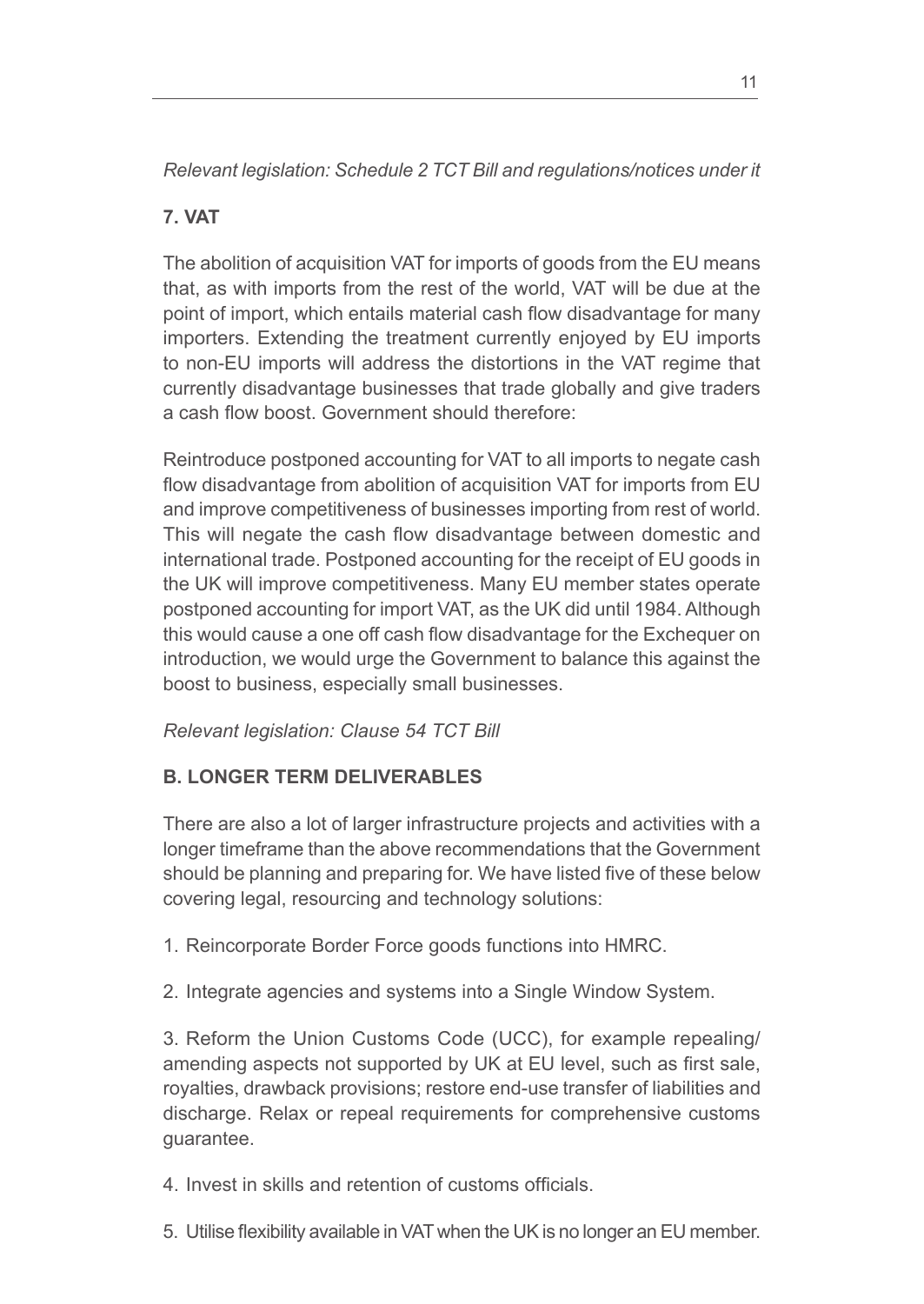# Conclusion

The recommendations in this paper present practical steps that can be started now. They will require focus and resource, but such investment will bring wide benefits in terms of the Brexit process and wider trade priorities, and for large and small businesses.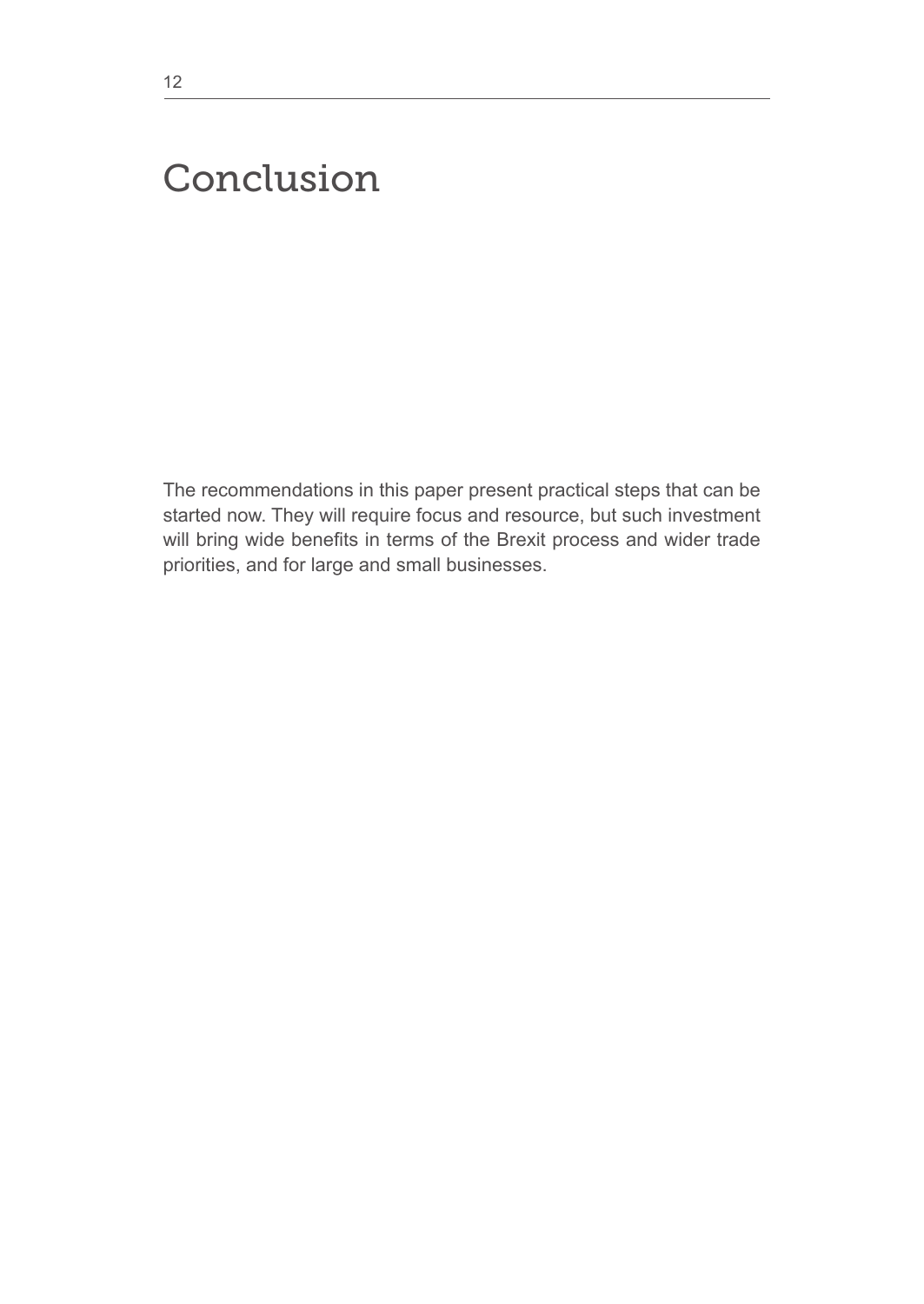# Appendix glossary of terms and background information

# **AEO–Authorised Economic Operator:**

an accreditation for traders who can demonstrate satisfactory recordkeeping capacity and physical security in terms of manufacturing processes and logistical arrangements. There are two kind of AEO– customs simplification (AEOC), and security and safety (AEOS). Businesses can apply for either or both.

AEOS benefit from:

- a faster application process for customs simplifications and authorisations
- reductions or waivers of comprehensive guarantees

AEOCs can qualify for:

- a notification waiver when making an entry in a declarant's records (EIDR)
- a 70% reduction in a business's deferment account guarantee
- completing self-assessment (when implemented)

AEOS status is required to benefit from arrangements under mutual recognition agreements with third countries.

AEO accreditation is not compulsory, and at present relatively few businesses in the UK have applied for it. To date 508 UK businesses have been accepted as AEOs, compared to 5,984 in Germany, 1511 in the Netherlands and 412 in France. AEO status is a globally recognised accreditation managed by the World Customs Authority, so more businesses should be encouraged to consider applying for it to achieve the recognised tangible benefits of becoming an AEO, including selfassessment, with a view not only to future trade with EU countries but to the global trade opportunities that the government will be pursuing. This should be a priority as applications take up to six months to process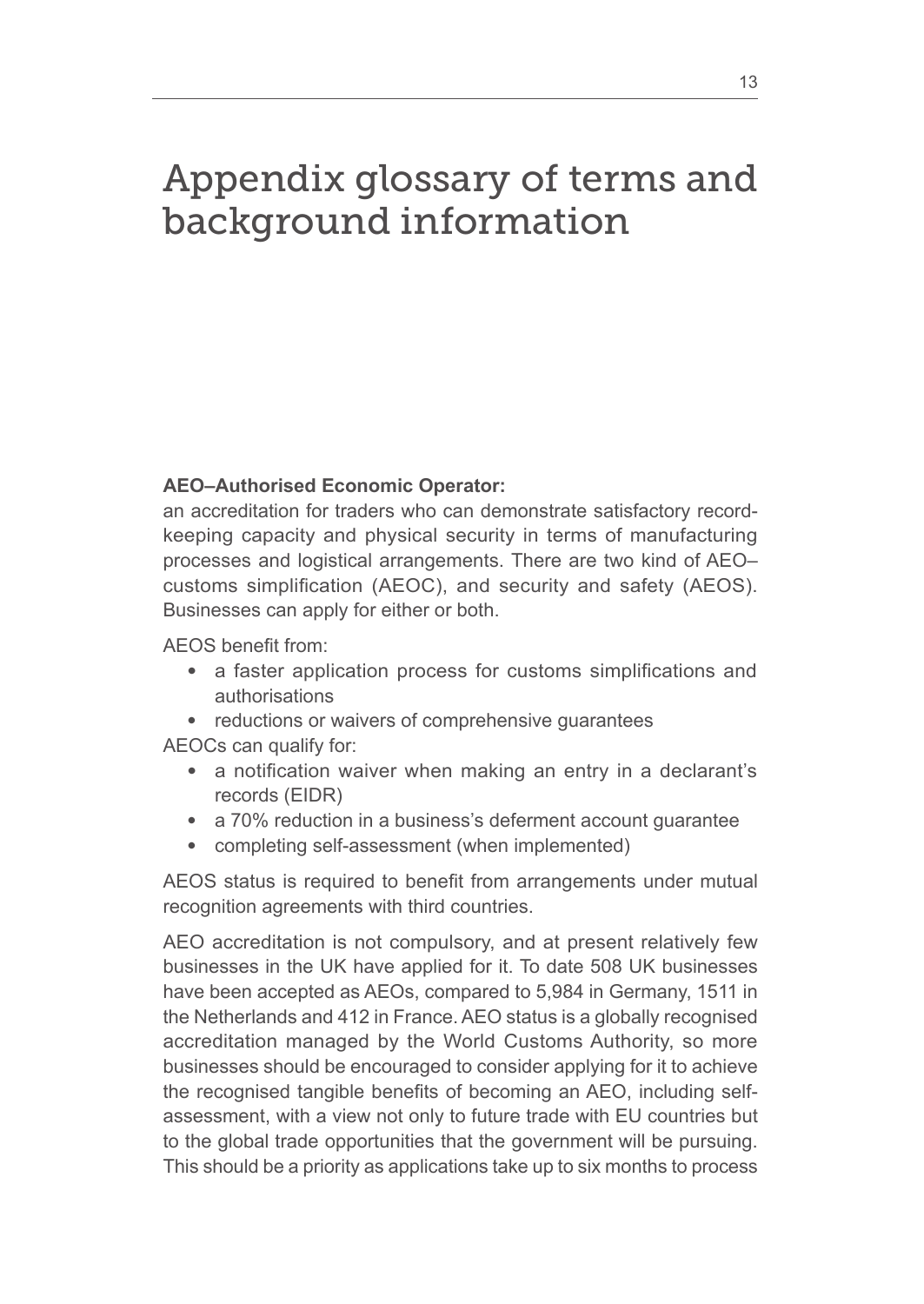and could take longer if there is a spike in applications in the run up to March 2019.

# **Business Tax Account:**

an online service operated by HMRC allowing tax payers to view and manage their tax payments. It is aimed at the five million small and medium- sized businesses (SMEs) in the UK. It is intended to provide SMEs an easy way to find advice and information, and lets them see tax transactions across the range of business taxes.

# **CDS–Customs Declaration Service:**

the IT system being implemented to replace the CHIEF system that is currently in operation for traders to make customs declarations.

# **CSFP–Customs Freight Simplified Procedures:**

this procedure allows various simplifications for importers and exporters, for example electronic pre-notification of freight movements and customs control away from the border at the importers' premises. To be able to use CFSP, traders must be authorised by HMRC. This paper recommends that HMRC actively encourage businesses, especially those who are new to customs compliance to become authorised such that it becomes the default way of working for traders in the UK, minimising activity at the border whilst providing greater control for business and the authorities through periodic audits.

# **EIDR–Entry in Declarant's Records:**

this is a process available under CFSP where, instead of an import declaration directly to HMRC, an importer can make an entry in its own records, enabling the goods to be released to a customs procedure away from the border. This can include keeping the goods at authorised business premises. The formal declaration to HMRC is made later with a Supplementary Declaration and any duty and VAT is paid through the trader's Duty Deferment Account. This process should become the standard way of making declarations and releasing goods.

# **Industrial Strategy:**

the Government's Building our Industrial Strategy Green Paper published by the Department for Business, Innovation and Skills in January 2017. One of the key challenges set out in the Green paper is to "make the UK one of the most competitive places in the world to start or to grow a business". One of the 10 pillars that are proposed as underpinning the industrial strategy is "Encouraging trade and inward investment government policy can help boost productivity and growth across our economy, including by increasing competition and helping to bring new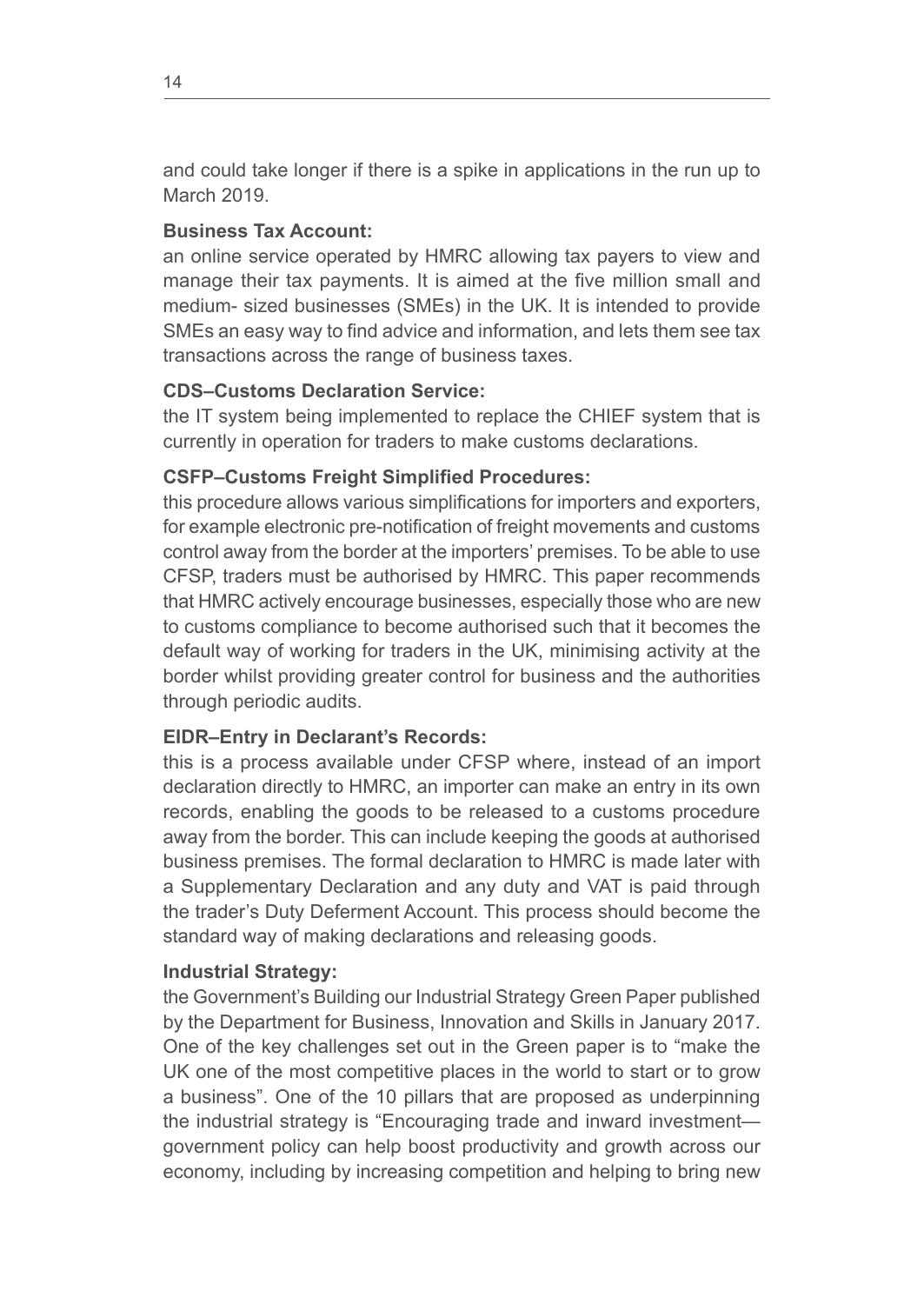ways of doing things to the UK." The recommendations in this briefing would be key to delivering this pillar.

## **Inward Storage Relief:**

a new customs regime proposed by ACITA members that is designed to be accessible to smaller businesses who import and distribute goods as an entry point to using customs regimes, allowing them to build up a record of compliance and graduate to more complex arrangements. It is also more flexible that Customs Warehousing, both in terms of location, time limits and documentation. The importer would declare the goods to free circulation and pay any import duty due. The goods would then be stored at suitable authorised premises, un-opened and unused, before being exported and the duty could be reclaimed. This is a relatively simple and low risk process, because unlike the existing Inward Processing Relief regime, the duty is paid and reclaimed, rather than suspended. Inward Storage Relief is also specifically design for storage and re-export, rather than intermediate processing.

#### **Postponed accounting:**

when goods are imported from outside the EU, the default rule is that import VAT is payable by the importer at the same time that customs duty is paid, and before the goods can be released. When goods are imported from an EU member state, acquisition VAT is payable and this is accounted for in the normal course of the importer's quarterly VAT return (this is known as "postponed accounting". Although the applicable rates of VAT are generally the same, there is a material cash flow benefit from being able to account for the acquisition VAT that comprises input VAT in the quarterly return and claim the credit for it against any output VAT in the same period. For authorised operators there is a mechanism available for deferring payment of import VAT (the Deferred Duty Scheme). This is subject to a requirement for a bank guarantee, unless the trader is also approved for Simplified Import VAT Accounting (SIVA), which eliminates the requirement for a guarantee in respect of VAT (although it is still required against customs duties that are paid under the duty deferment account).

Given the administrative burden and approval requirements in connection with operating the Deferred Duty Scheme and SIVA, and the cash flow implications for traders of the difference between immediate, monthly and quarterly accounting for VAT this paper recommends extending postponed accounting to all imports. This will entail a one-off cash flow disadvantage to the Exchequer, but we consider that this will be more than off-set by the benefits to business, especially small business, and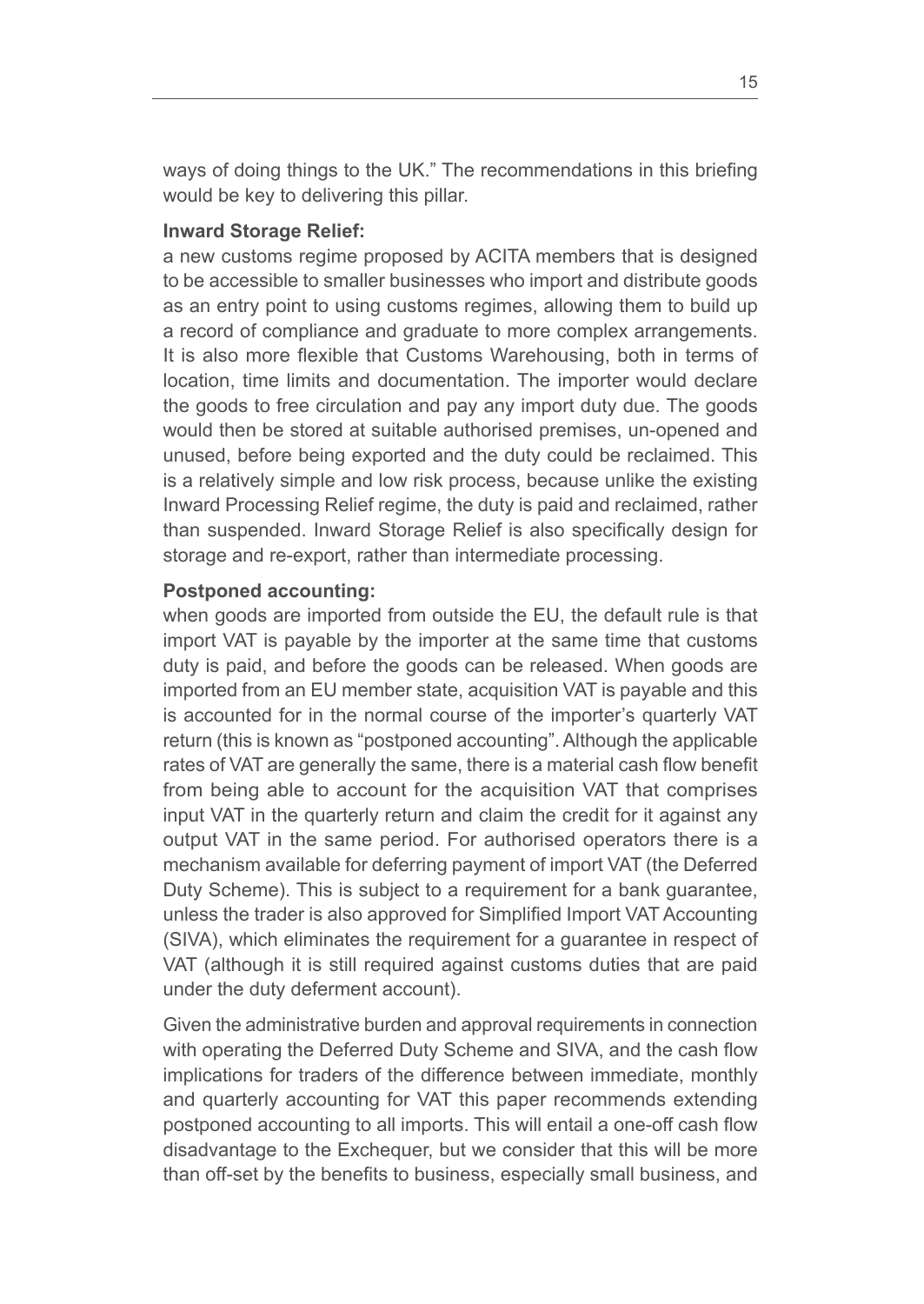competitiveness, especially as against traders in EU member states where postponed accounting is already the default.

## **Self-Assessment:**

a mechanism that allow traders and businesses to take responsibility for and perform certain formalities or controls normally undertaken by customs. It is not currently available in the UK but has been trialled and is expected to be offered to all businesses in due course. To qualify for self-assessment, businesses must be AEOC authorised, and HMRC may impose additional conditions. It will enable businesses to:

- manage and monitor their customs activities through their own business accounting, financial administration and supporting IT systems
- determine the amount of import/export duty and import VAT payable
- notify customs periodically of the amount of duty payable for the defined period – for example, monthly

eSelf-assessment by itself doesn't dispense with the need to provide a formal customs declaration for imports. The business (or their representative) will still be responsible for lodging an import/export declaration unless they have also obtained an additional authorisation for EIDR (see above).

# **Single Window:**

a single window system is a trade facilitation concept, usually a technology solution, that brings together all authorities and agencies (for example those concerned with customs, immigration, agriculture, environment protection, marine safety) concerned with border operations in a country or territory. It allows traders to submit regulatory documents, typically customs declarations, applications for import/export permits, and supporting documents such as certificates of origin and trading invoices at a single location. This reduces frictions and saves time and costs. A number of countries have implemented single window systems, such as Japan, South Korea, Singapore and Hong Kong, and all have benefited from significant time and cost savings as well as improvements in compliance.

# **UCC–the Union Customs Code**

UCC comprises the EU regulations concerning the rules and procedures for customs throughout the EU. It is the intention of the UK government that the UCC will be carried into UK law, with amendments necessary for it to work in domestic law. All of the recommendations for immediate priority measures in this briefing are available in accordance with the UCC.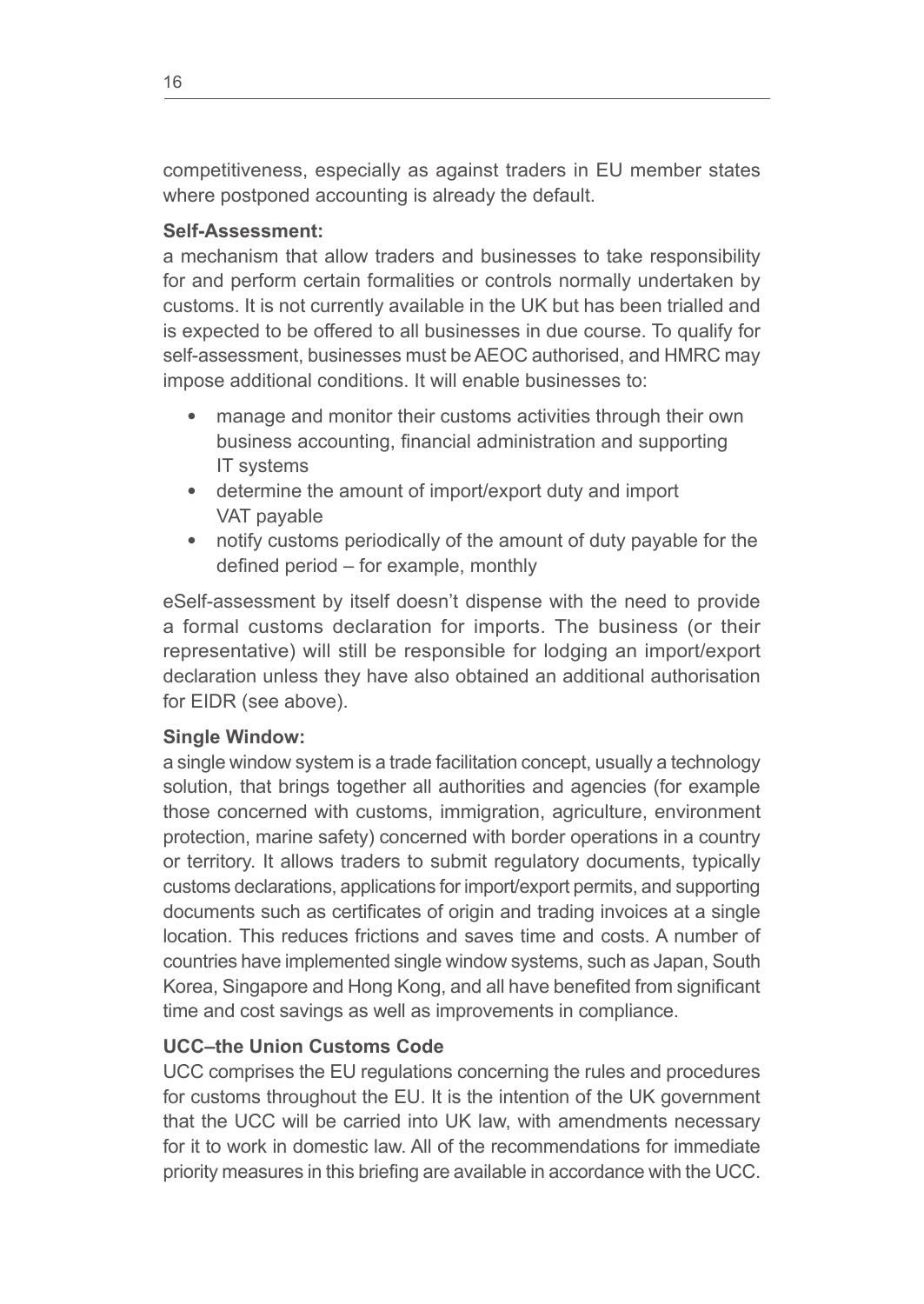

# CONTACT/FURTHER QUERIES

The Automated Customs & International Trade Association 20-22 Richfield Avenue, READING, Berkshire RG1 8EQ Tel: 0118 9737533 Email: admin@acita.org Contact: Ann Forrest, ACITA Secretariat